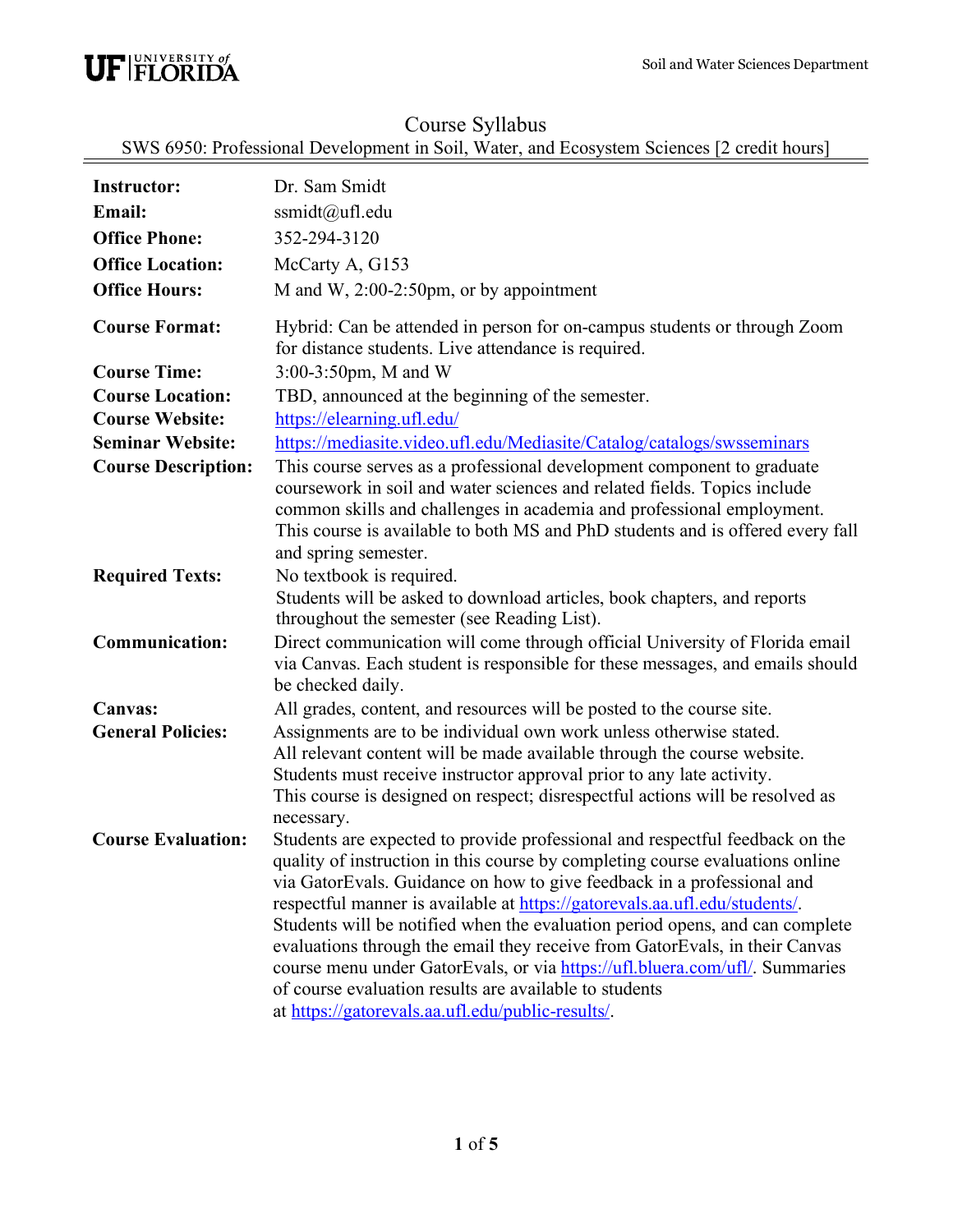#### **Course Structure**

This course meets regularly in-person during the week, and all content follows the course schedule.

#### **Course Objectives**

By the end of this course, students will be able to:

- 1. Identify university resources available to graduate students in the Soil and Water Sciences Department or related disciplines.
- 2. Discuss diverse academia issues that students commonly encounter during a graduate career.
- 3. Develop useful products for graduate or professional tasks (e.g., CV, poster, thesis proposal).
- 4. Make accurate and efficient oral presentations.
- 5. Build mentoring and teaching skills.
- 6. Develop collegiality among faculty, students, and colleagues.

| <b>Presentation Critiques:</b> | 20 points total, 20% of total grade                    |              | 20 Points  |
|--------------------------------|--------------------------------------------------------|--------------|------------|
| Assignments:                   | 10 points each, 5 assignments, 50% of your total grade |              | 50 points  |
| <b>Course Participation:</b>   | 10 points each, 3 assessments, 30% of your total grade |              | 30 Points  |
|                                |                                                        | <b>TOTAL</b> | 100 Points |

#### **Grade Description**

| <b>Presentation Critiques:</b> | Each student will provide a $\frac{1}{2}$ page (single spaced) critique of an assigned<br>seminar presentation. We will openly discuss these critiques in-person<br>during the course. Rubrics focused on critique quality and insight will be<br>provided for determining grades. |
|--------------------------------|------------------------------------------------------------------------------------------------------------------------------------------------------------------------------------------------------------------------------------------------------------------------------------|
| Assignments:                   | Assignments are listed on the course schedule and will be discussed in<br>class. All assignment details and grading rubrics will be posted to the<br>course website.                                                                                                               |
| <b>Course Participation:</b>   | Students are expected to participate in lecture through insightful<br>discussion. Rubrics highlighting expectations will be discussed at the<br>beginning of the semester, and assessments will be conducted three times<br>throughout the semester.                               |

| <b>Grading Scale</b> |                                                                        |                                                       |                                                                  |  |
|----------------------|------------------------------------------------------------------------|-------------------------------------------------------|------------------------------------------------------------------|--|
|                      |                                                                        |                                                       | $A: 93-100\%$ B+:88 - 89.9% C+:78 - 79.9% D+:68 - 69.9% F: < 60% |  |
|                      | $A = 0.90 - 92.9\%$ B: $83 - 87.9\%$ C: $73 - 77.9\%$ D: $63 - 67.9\%$ |                                                       |                                                                  |  |
|                      |                                                                        | $B - 80 - 82.9\%$ $C - 70 - 72.9\%$ $D - 60 - 62.9\%$ |                                                                  |  |

**Academic Integrity:** As a UF student, you have committed to the Honor Code, which includes the following pledge: "*We, the members of the University of Florida community, pledge to hold ourselves and our peers to the highest standards of honesty and integrity.*" You are expected to exhibit behavior consistent with this commitment to the UF academic community, and on all work submitted for credit at the University of Florida, the following pledge is either required or implied: "*On my honor, I have neither given nor received unauthorized aid in doing this assignment*." Furthermore, as part of your obligation to uphold the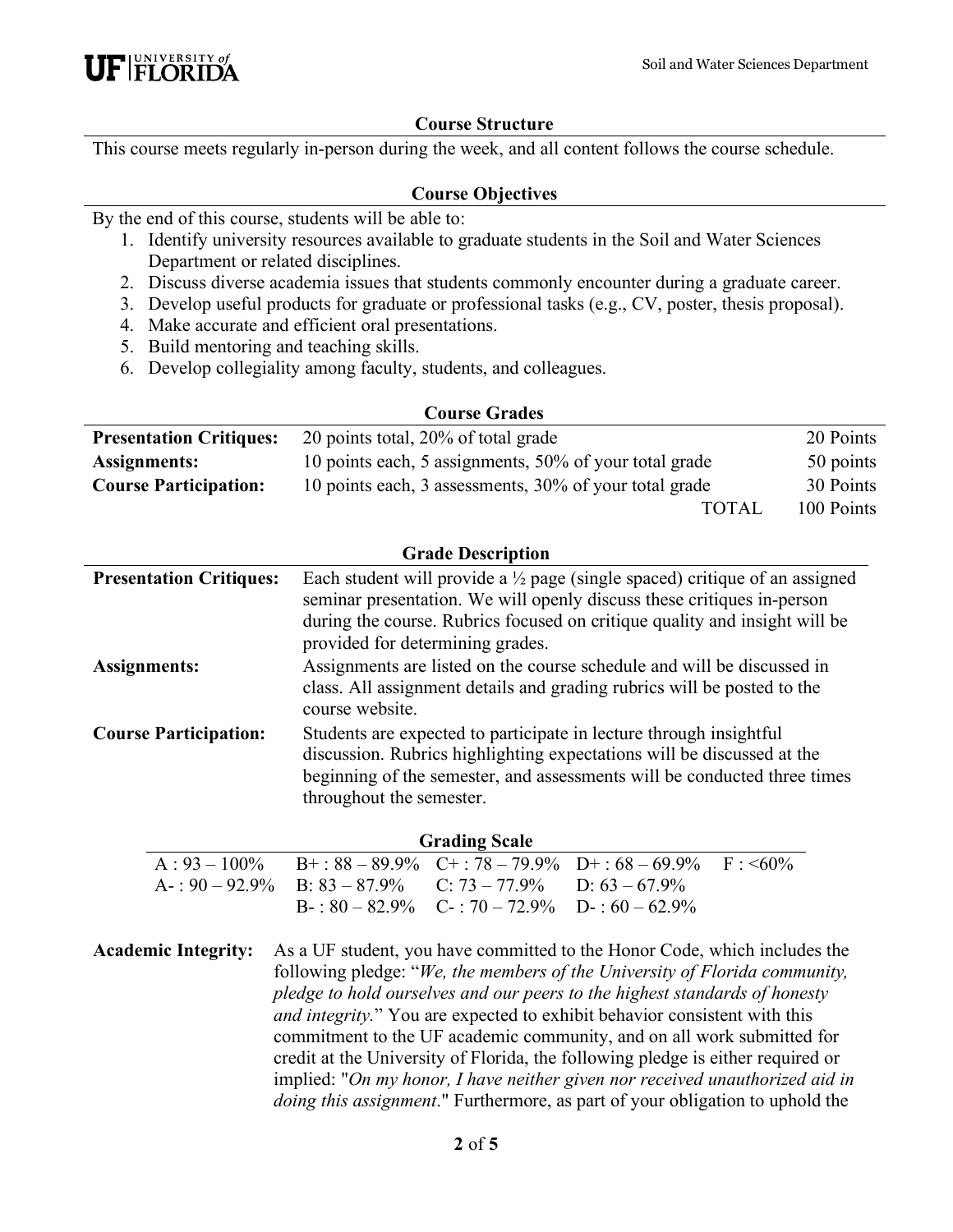# $\textbf{UF}|\text{FLORIDA}^{\text{UNIVERSITY of}}$

|                                              | Honor Code, you should report any condition that facilitates academic<br>misconduct to appropriate personnel. Violations of the Honor Code will be<br>reported to the Dean of Students Office for consideration of disciplinary<br>action. For more information regarding the Student Honor Code, please see:<br>https://sccr.dso.ufl.edu/policies/student-honor-code-student-conduct-code/.                                                                              |
|----------------------------------------------|---------------------------------------------------------------------------------------------------------------------------------------------------------------------------------------------------------------------------------------------------------------------------------------------------------------------------------------------------------------------------------------------------------------------------------------------------------------------------|
| <b>Students with</b><br><b>Disabilities:</b> | The Disability Resource Center coordinates the needed accommodations of<br>students with disabilities. Students requesting classroom accommodation<br>must first register with the Dean of Students Office. The Dean of Students<br>Office will provide documentation to the student who must then provide this<br>documentation to the Instructor when requesting accommodation.                                                                                         |
| Attendance:                                  | Requirements for class attendance and make-up exams, assignments, and<br>other work in this course are consistent with university policies that can be<br>found in the online catalog at:<br>https://catalog.ufl.edu/UGRD/academic-regulations/attendance-policies/.                                                                                                                                                                                                      |
| <b>Grade Points:</b><br><b>Software Use:</b> | https://catalog.ufl.edu/UGRD/academic-regulations/grades-grading-policies/.<br>All faculty, staff and students of the University are required and expected to<br>obey the laws and legal agreements governing software use. Failure to do so<br>can lead to monetary damages and/or criminal penalties for the individual<br>violator. Because such violations are also against university policies and rules,<br>disciplinary action will be taken as appropriate.       |
| <b>Campus Helping</b><br><b>Resources:</b>   | Students experiencing crises or personal problems that interfere with their<br>general well-being are encouraged to utilize the university's counseling<br>resources. The Counseling & Wellness Center provides confidential<br>counseling services at no cost for currently enrolled students. Resources are<br>available on campus for students having personal problems or lacking clear<br>career or academic goals, which interfere with their academic performance. |
|                                              | *University Counseling & Wellness Center, 3190 Radio Road,<br>352-392-1575, www.counseling.ufl.edu<br><b>Counseling Services</b><br>Groups and Workshops<br>Outreach and Consultation<br>Self-Help Library<br><b>Wellness Coaching</b>                                                                                                                                                                                                                                    |
|                                              | *U Matter We Care, www.umatter.ufl.edu/                                                                                                                                                                                                                                                                                                                                                                                                                                   |
|                                              | *Career Connections Center, First Floor JWRU, 392-1601,<br>https://career.ufl.edu/.                                                                                                                                                                                                                                                                                                                                                                                       |
|                                              | <b>Student Complaints:</b><br>Residential Course: https://sccr.dso.ufl.edu/<br>Online Course: http://www.distance.ufl.edu/student-complaint-process                                                                                                                                                                                                                                                                                                                       |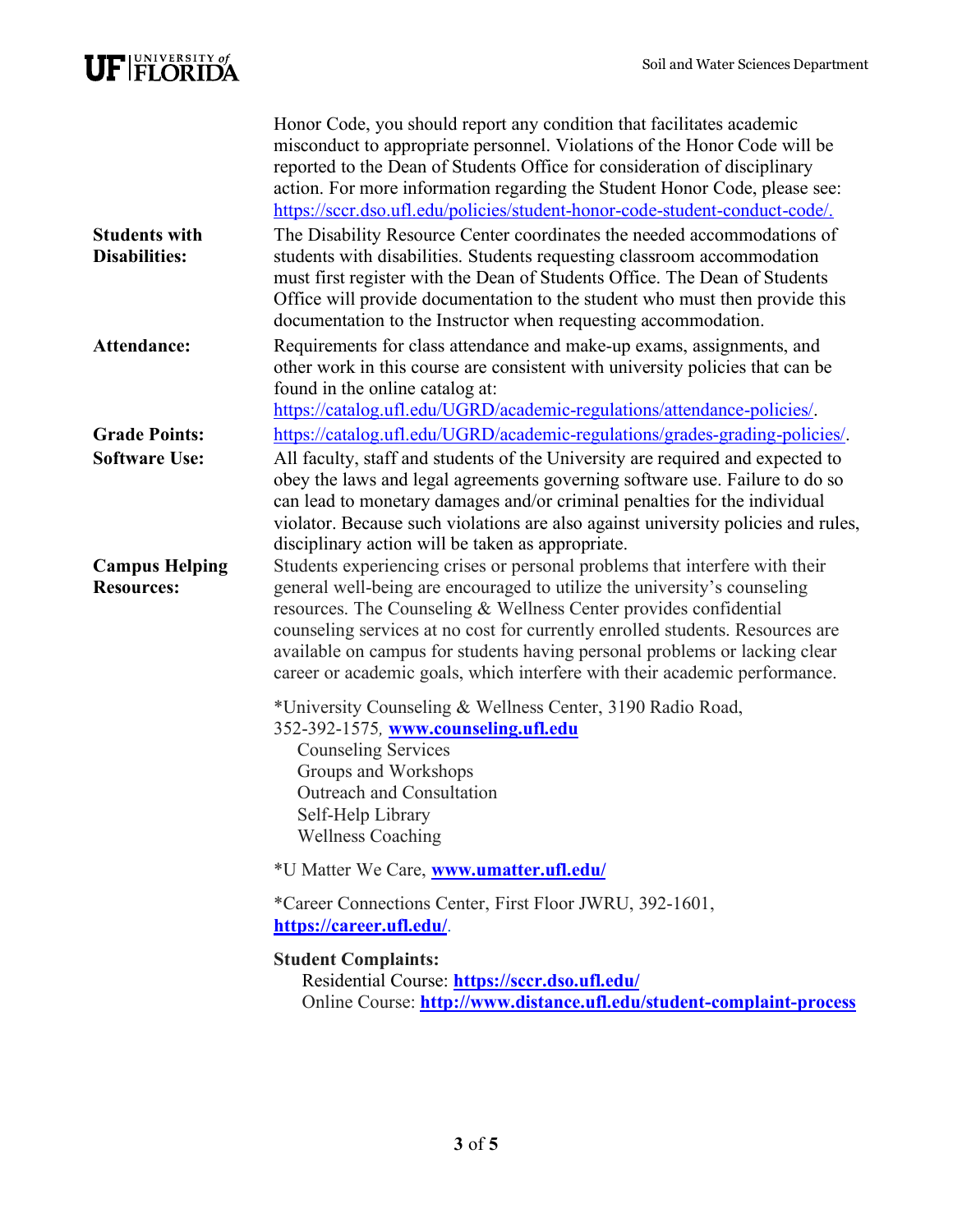

|                 | <b>Course Schedule</b>                           |                              |                 |
|-----------------|--------------------------------------------------|------------------------------|-----------------|
| WEEK #          | <b>TOPIC</b>                                     | <b>ASSIGNMENT</b>            | <b>DUE DATE</b> |
| 1 M             | <b>UF Resources</b>                              |                              |                 |
| 1 W             | Developing a CV                                  | <b>CV</b> Draft              | $9/2$ (2W)      |
| 2M              | Leadership                                       | <b>Stakeholder Statement</b> | 9/21(5M)        |
| 2 W             | Guest Visit (CALS Leadership Institute)          |                              |                 |
| 3M              | NO CLASS: Labor Day                              |                              |                 |
| 3 W             | Ethics/ Guest Visit (UF Div. of Student Affairs) |                              |                 |
| 4 M             | <b>Quality Teaching</b>                          |                              |                 |
| 4 W             | <b>Guest Visit (AEC Department)</b>              | <b>Participation Survey</b>  |                 |
| 5 M             | <b>Poster Presentations</b>                      |                              |                 |
| 5 W             | <b>Guest Visit (Recent Alum)</b>                 |                              |                 |
| 6 M             | <b>Oral Presentations</b>                        | <b>3-Slide Presentation</b>  | $10/19$ (9M)    |
| 6 W             | <b>Guest Visit (UF AEC Department)</b>           |                              |                 |
| 7 <sub>M</sub>  | Navigating a Conference                          |                              |                 |
| 7 W             | Guest Visit (Professional Organization Rep.)     |                              |                 |
| 8 M             | Academia Employment                              | <b>Cover Letter</b>          | $11/9$ (12M)    |
| 8 W             | <b>Guest Visit (External Professor)</b>          | Participation Survey         |                 |
| 9 M             | <b>Industry Employment</b>                       |                              |                 |
| 9 W             | <b>Guest Visit (External Professional)</b>       |                              |                 |
| 10 <sub>M</sub> | Government Employment                            |                              |                 |
| 10W             | Guest Visit (External Gov't Employee)            |                              |                 |
| 11 M            | <b>Extension Employment</b>                      |                              |                 |
| 11 W            | <b>Guest Visit (UF IFAS Extension)</b>           |                              |                 |
| 12 M            | Time Management                                  |                              |                 |
| 12 W            | NO CLASS: Veterans' Day                          | <b>Participation Survey</b>  |                 |
| 13 M            | Science Communication                            |                              |                 |
| 13 W            | Guest Visit ("SciComm" Rep.)                     |                              |                 |
| 14 M            | Social Media/ Guest Visit (Recognized User)      | <b>Topic Summary</b>         | $12/9$ (16W)    |
| 14 W            | NO CLASS: Thanksgiving                           |                              |                 |
| 15 M            | Networking                                       |                              |                 |
| 15 W            | <b>Guest Visit (CALS Administrator)</b>          |                              |                 |
| 16 M            | Work-Life Balance                                |                              |                 |
| 16 W            | <b>Guest Visit (UF Mindfulness)</b>              |                              |                 |

# **\*This is an example. Refer to the updated course schedule for more details.\***